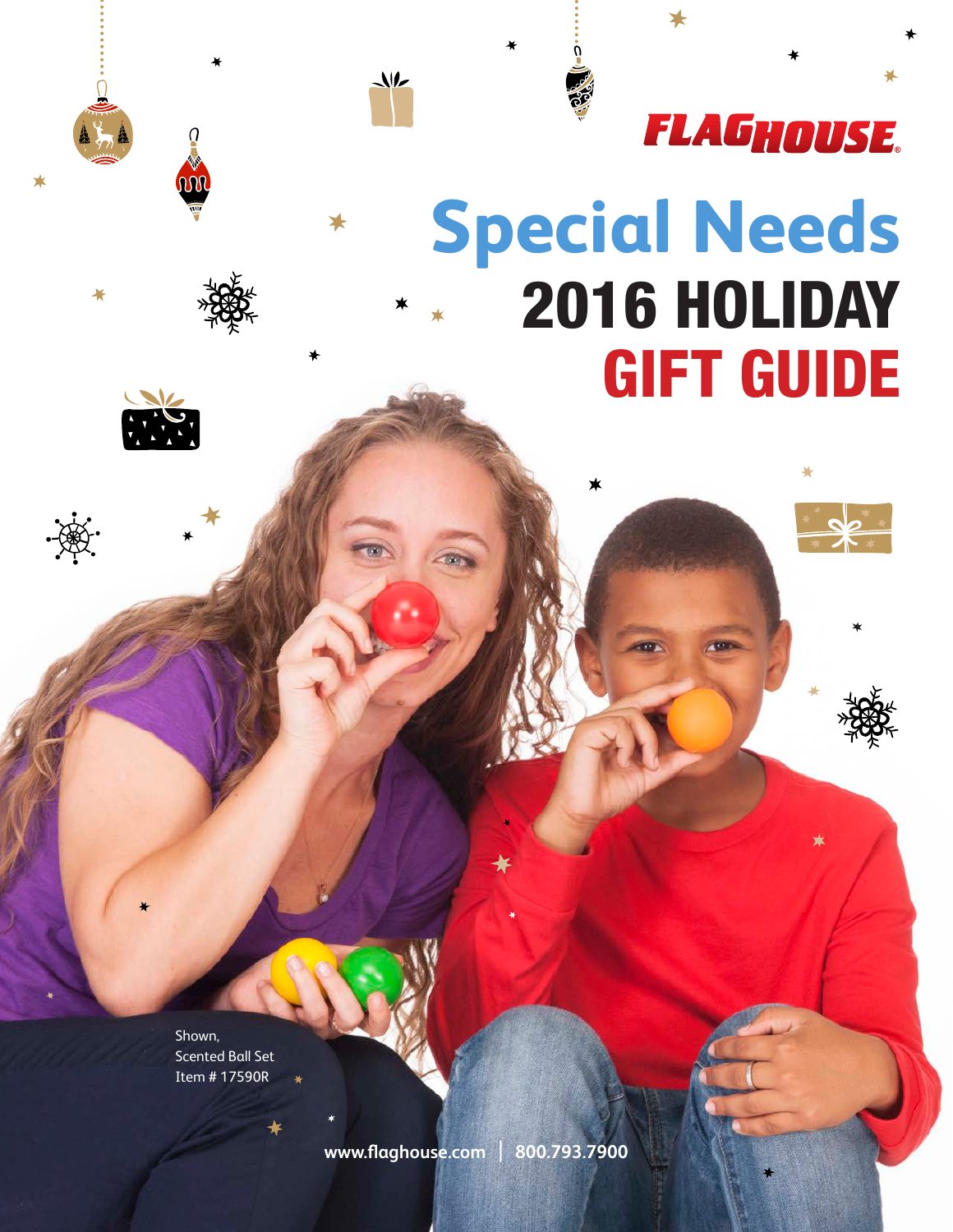



#### **1. Snow Coach** (#39462) **..................................\$590.00**

[Winter fun for everyone! Quality-crafted sled features a tubular metal-grip](http://www.flaghouse.com/Recreation/Bikes-Ride-Ons/Ride-Ons/Snow-Coach.axd)  yoke system that provides lateral protection for riders with disabilities. Great for cross-country ski trails!

#### **2. Tactile Disks** (#39480) **......................... \$204.00**

Get around, disc by disc, to the countless possibilities of this touch activity. Use the smaller discs to "find" larger matches on the floor and balance from [one structure to another with hands or feet. The tactile structures each](http://www.flaghouse.com/Motor-Skills/Balance/Tactile-Discs.axd)  have their own vibrant color and distinct rubber pattern.

#### **3. Teardrop Beanbag Chair** (**#40216**) **\$140.00**

[A traditional beanbag chair with a uniquely shaped back for support. 112"](http://www.flaghouse.com/Sensory-Solutions/Proprioception/Bean-Bag-Chairs/Teardrop-Beanbag-Chair.axd)  circumference. Vinyl Cover. Available in: Black, Brown, Burgundy, Green, Gray, Navy, Pink, Purple, or Red.

#### **4. Easyeat Tableware Set (#42460)**  $\cdots$  **\$74.95**

[Colorful, non-slip 9-piece tableware set is designed to enliven mealtimes](http://www.flaghouse.com/SN-New-2016/Easyeat-Tableware-Set.axd)  while aiding dexterity and independent living. Comes with stylish gift box. Made of highly shock-resistant BPA and phthalate-free plastic. Dishwasher safe. Recommended for teens and adults.

#### **5. Just Like Me Dolls** (**#39548, #39549, #39550, #39551, #39552, #39553, #39554, #39555**) **\$22.25 each**

[Deepen your child's appreciation of uniqueness and diversity with this](http://www.flaghouse.com/shop.aspx/Search?keywords=just+like+me+dolls)  multicultural doll. Each brightly dressed 14" doll may be accessorized with a variety of special needs equipment sold separately!



**[4.](http://www.flaghouse.com/SN-New-2016/Easyeat-Tableware-Set.axd)**

Saint Romain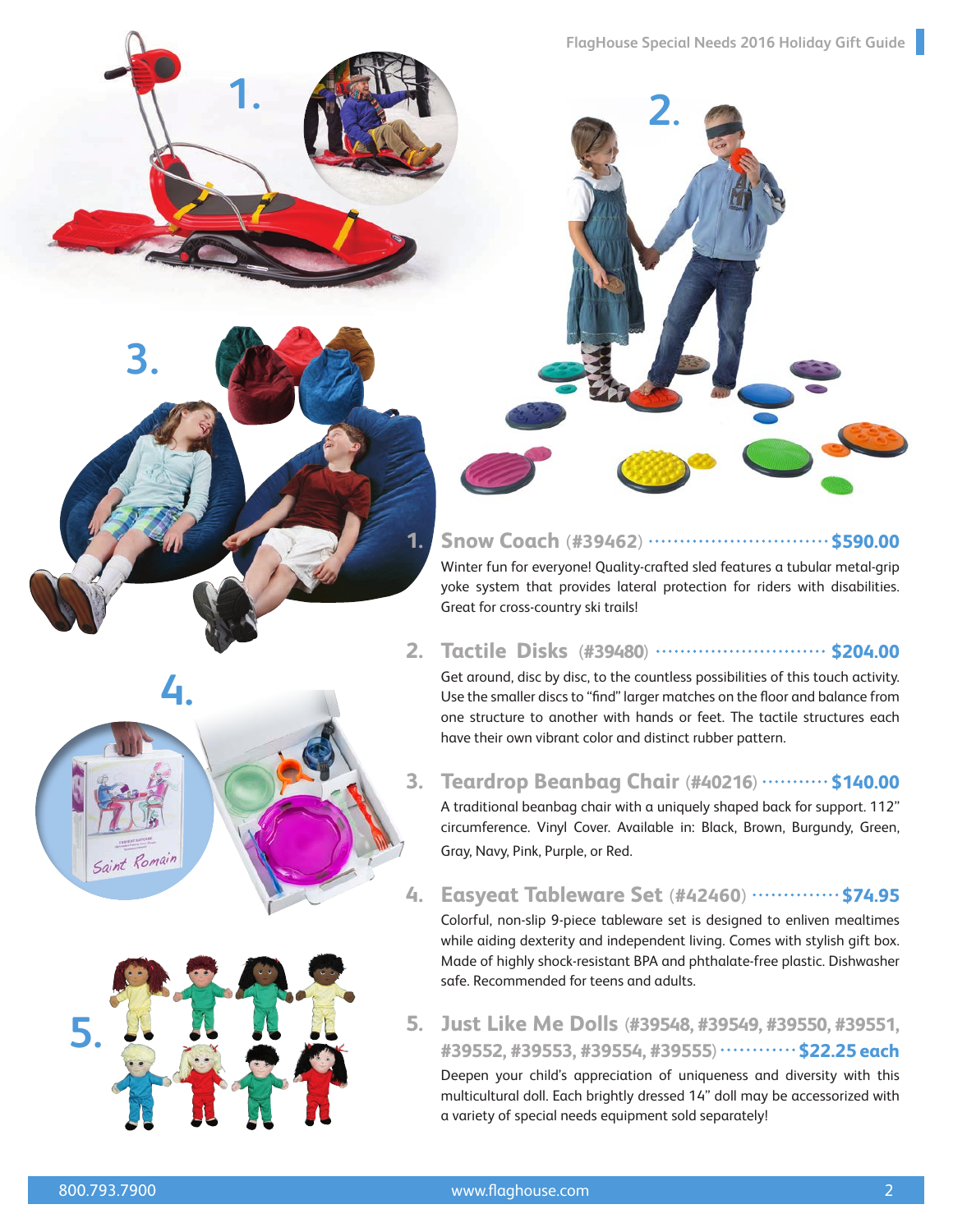





#### **6. Little Ram** (**#36697**) **\$499.00**

[Encourages coordination, proper posture, balance, exercise, and entertainment.](http://www.flaghouse.com/Recreation/Bikes-Ride-Ons/Adapted-Bikes/Little-Ram---Small.axd)  Cushioned, curved, drop-style, fully adjustable handlebars that rotate into any angle and a large, comfortable bucket seat with infinite leg-length and angle adjustment.

#### **7. Garden Activity Center (#41580)**  $\cdots$  **\$152.00**

[Six sides of fun activities and a top full of exciting wire and bead mazes!](http://www.flaghouse.com/Motor-Skills/Fine-Motor/Manipulatives/Garden-Activity-Center.axd)  Constructed primarily of rubber wood and painted with water color based paints, our cube is not only non-toxic and kid safe, but it is also environmentally friendly.

#### **8. Balanza Seesaw** (**#42296**) **\$273.75**

A wonderful portable seesaw to encourage movement, co-operative skills, [social play and team work. Helps build coordination and balance skills, as](http://www.flaghouse.com/Motor-Skills/Balance/Balanza-Seesaw.axd)  well as awareness of rhythm. Use indoors or out. Birchwood with resilient Ruton Balls and leather handles.

#### **9. EZPZ Happy Bowl** (#42266)  $\cdots$  $\cdots$  $\cdots$  $\cdots$  \$19.99

The EZPZ Happy bowl is an all-in-one placemat and bowl made from high quality silicone. It suctions directly to the table, making it difficult for tiny [hands to tip over. At a height of 1.5 inches, the bowl is perfect for a variety of](http://www.flaghouse.com/Daily-Living/Feeding/EZPZ-Happy-Bowl.axd)  foods, including pasta, soup, oatmeal and cereal.

#### **10. Giant Piano Stepper (#37960)**  $\cdots$  $\cdots$  $\cdots$  **\$55.00**

[More than just a piano mat, this musical stepper can also play seven other](http://www.flaghouse.com/Physical-Education/Dance-Rhythm-Music/Giant-Piano-Stepper.axd)  instruments: vibraphone, oboe, trumpet, saxophone, banjo, violin and guitar! Each time you press a key, one note of the selected melody will play in the selected instrument effect.